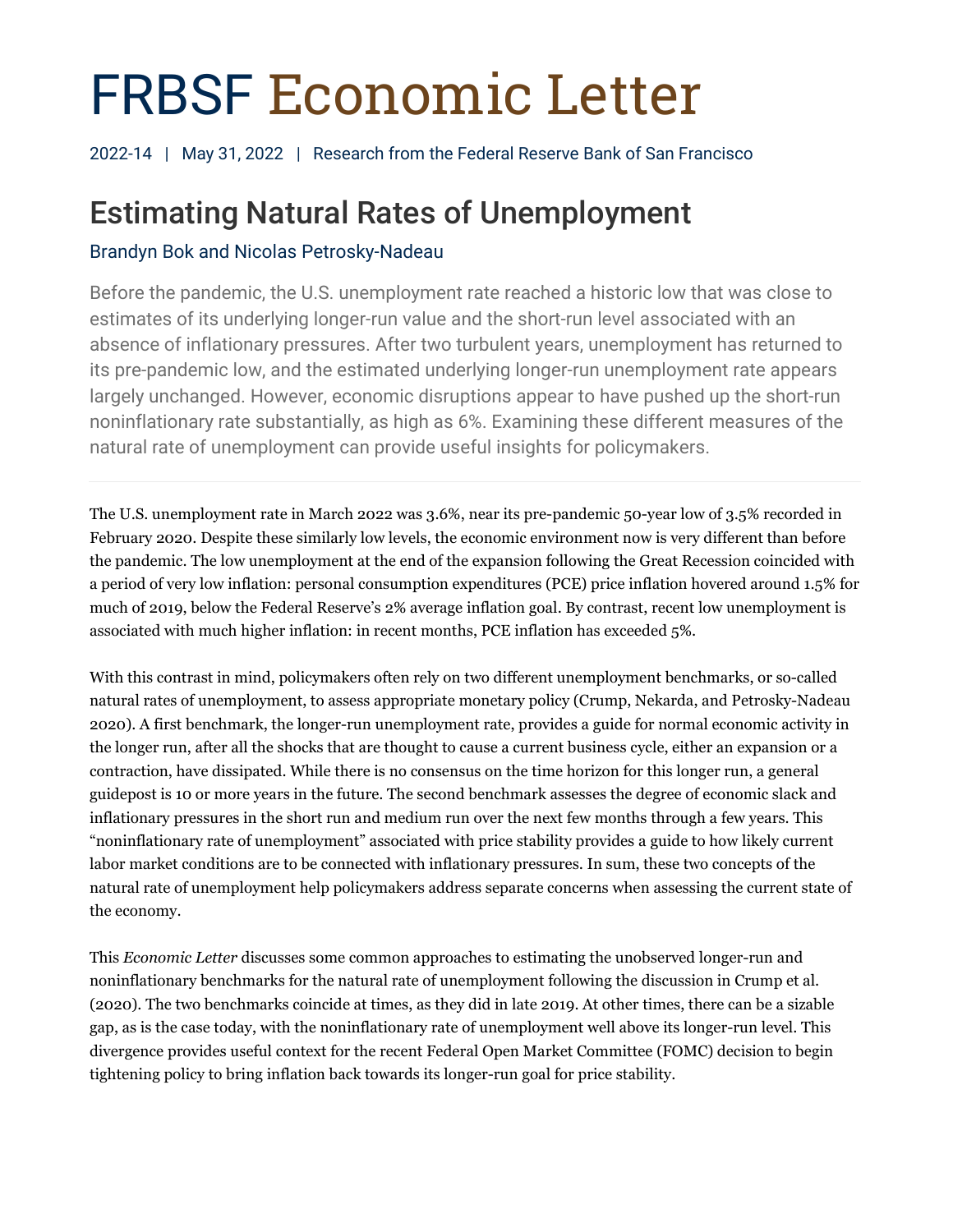# Unemployment rates expected to prevail in the longer run

The structure of the economy and the underlying dynamics of the labor market—factors that change slowly over time—are thought to determine the natural rate of unemployment in the longer run. Researchers use a wide range of approaches to estimate the longer-run natural rate; we focus first on the Congressional Budget Office (CBO) estimate of the "noncyclical rate of unemployment."

The CBO follows a broad approach that mainly relies on changes in the composition of the labor force. According to Shackleton (2018), the longer-run or noncyclical rate of unemployment is based on an assumption that the U.S. labor market was at its longer-run state during the second half of 2005, and that this was true for different populations grouped according to age, sex, race and ethnicity, and educational attainment. Using the second half of 2005 as a long-run benchmark for each demographic group's unemployment rate, the CBO constructs an aggregate longer-run rate of unemployment for the United States, adjusting to reflect each group's actual share of the labor force at different dates over time. As a result, all movements in the CBO's estimate of the longer-run rate of unemployment come from slow-moving changes in the makeup of the workforce.

Figure 1 shows the noncyclical rate of unemployment (dashed blue line) from 1985 through 2021, along with a range of alternative estimates (shaded area), some of which we describe next. In general, the longer-run estimates change very gradually over time, in contrast to the higher-frequency cyclical fluctuations in the actual unemployment rate (red line).

A second related approach uses statistical methods to estimate the longer-run trends for different population groups' unemployment rates from historical experience before aggregating them into an overall longer-run natural rate of unemployment. This approach, which can be categorized as "longer-run trends," tends to imply higher longer-run rates of





unemployment than the CBO estimate. This is especially true around the prolonged period of relatively elevated unemployment in the aftermath of the 2007–08 financial crisis. Our own application of this approach, shown as the blue solid line in Figure 1, draws on monthly microdata from the Current Population Survey and a technique called a bandpass filter to extract the changes in each population group's unemployment rates over multiple decades. Our approach yields an estimate for the longer-run rate of unemployment of 6.0% in the second half of 2005, compared with the CBO's 5.0% estimate. By the fourth quarter of 2021, the two approaches result in essentially identical estimates of 4.5%.

A third approach seeks to infer the "potential minimum" rates of unemployment for different demographic groups based on recent business cycle peaks (blue dotted line). Adapting a methodology used by DeLong and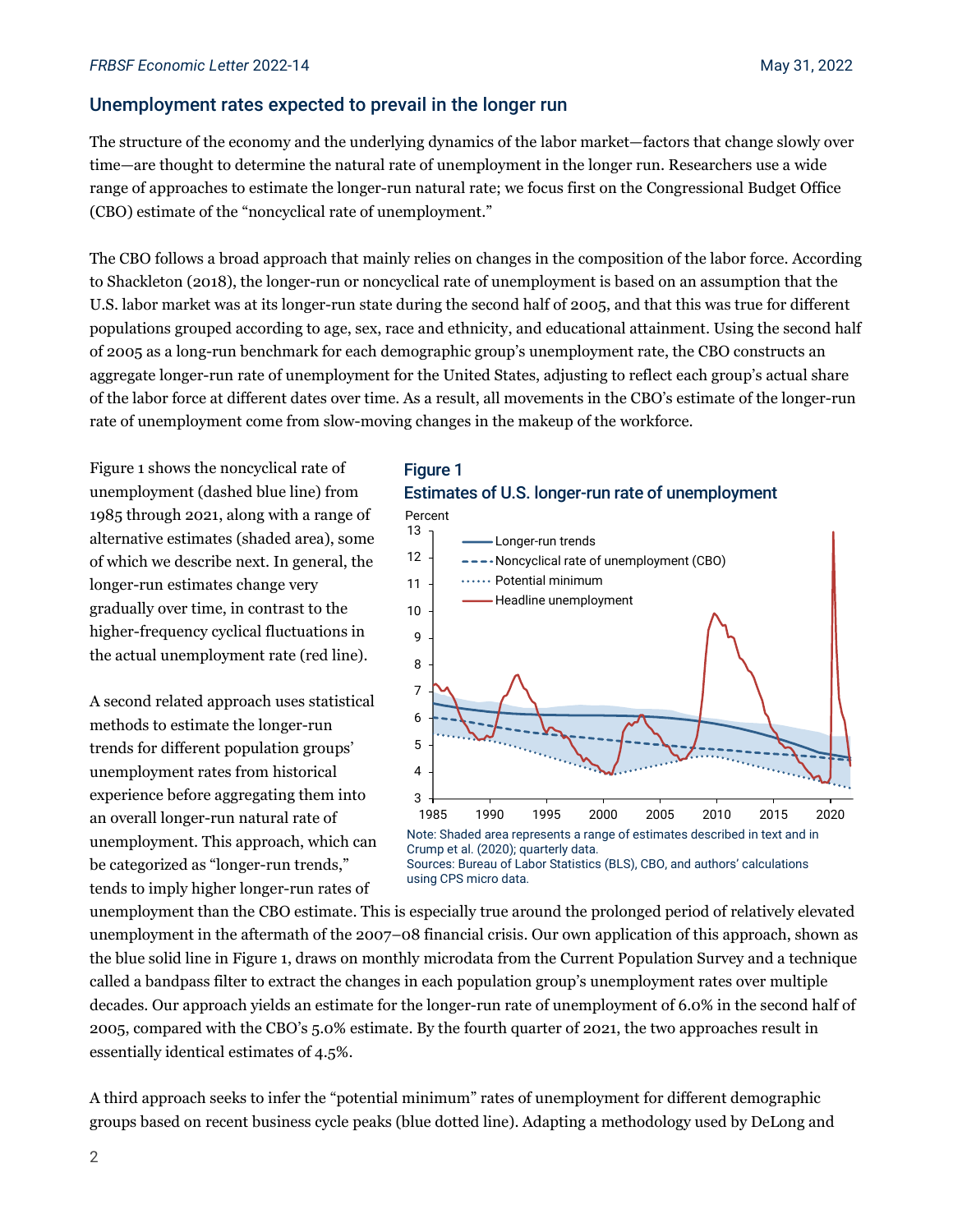#### *FRBSF Economic Letter* 2022-14 May 31, 2022

Summers (1988) to measure the economy's level of potential output, this approach results in the lowest contour (dotted red line) in the range of estimates in Figure 1. The approach suggests a longer-run rate of unemployment of 4.3% in the second half of 2005, slightly below the CBO's estimate during its reference period. For the fourth quarter of 2021, this approach suggests a longer-run rate of unemployment of 3.4%.

## Unemployment rates associated with no inflationary pressures

The second benchmark rate is meant to assess the degree of economic slack and inflationary pressures in the short and medium run. It is usually derived from an assumed relationship between price inflation and deviations of actual unemployment from this benchmark, a relation referred to as the Phillips curve.

The most common approach to estimate this benchmark rate of unemployment is to follow a statistical representation known as a state-space model (see Laubach 2001). This method relies on statistical assumptions about the dynamics of an unobserved variable, in this case the noninflationary rate of unemployment. The values of this "state variable" are then determined by the movements of observed unemployment and inflation rates via the Phillips curve, while simultaneously accounting for other factors, such as changes in production costs and currency exchange rates, that affect inflationary pressures in the economy.

Figure 2 plots a range (shaded area) of alternative state-space model estimates of the noninflationary rate of unemployment from 1985 through 2021. The solid blue line highlights our preferred approach to addressing the unique challenges from the COVID-19 pandemic, which we will discuss in greater detail. The figure also includes the CBO's estimate of the longer-run rate of unemployment (blue dashed line) for reference. The figure highlights the degree to which estimates of the noninflationary rate of unemployment fluctuate with the actual rate of unemployment. It also shows that, over longer periods, the noninflationary rate tends to converge back towards the level of the longer-run rate of unemployment.

# Figure 2 Estimates of U.S. stable-price rate of unemployment



Note: Shaded area represents the full range of estimates from set of sources; quarterly data.

# The noninflationary rate of unemployment during the pandemic

Estimating the noninflationary rate of unemployment has been challenging due to the exceptionally large and rapid movements in the unemployment rate during the second quarter of 2020, reaching nearly 15% within two months. In the Phillips curve framework for a given level of the noninflationary rate of unemployment, such a rise in the unemployment rate warrants a more pronounced slowdown in inflation than actually occurred. As a result, models that use the period just before the onset of the pandemic as a baseline imply a sharp increase in the noninflationary rate of unemployment to fit the sharp increase in actual unemployment without a

Sources: BLS and authors' calculations using CPS micro data and estimates reviewed in Crump et al. (2020).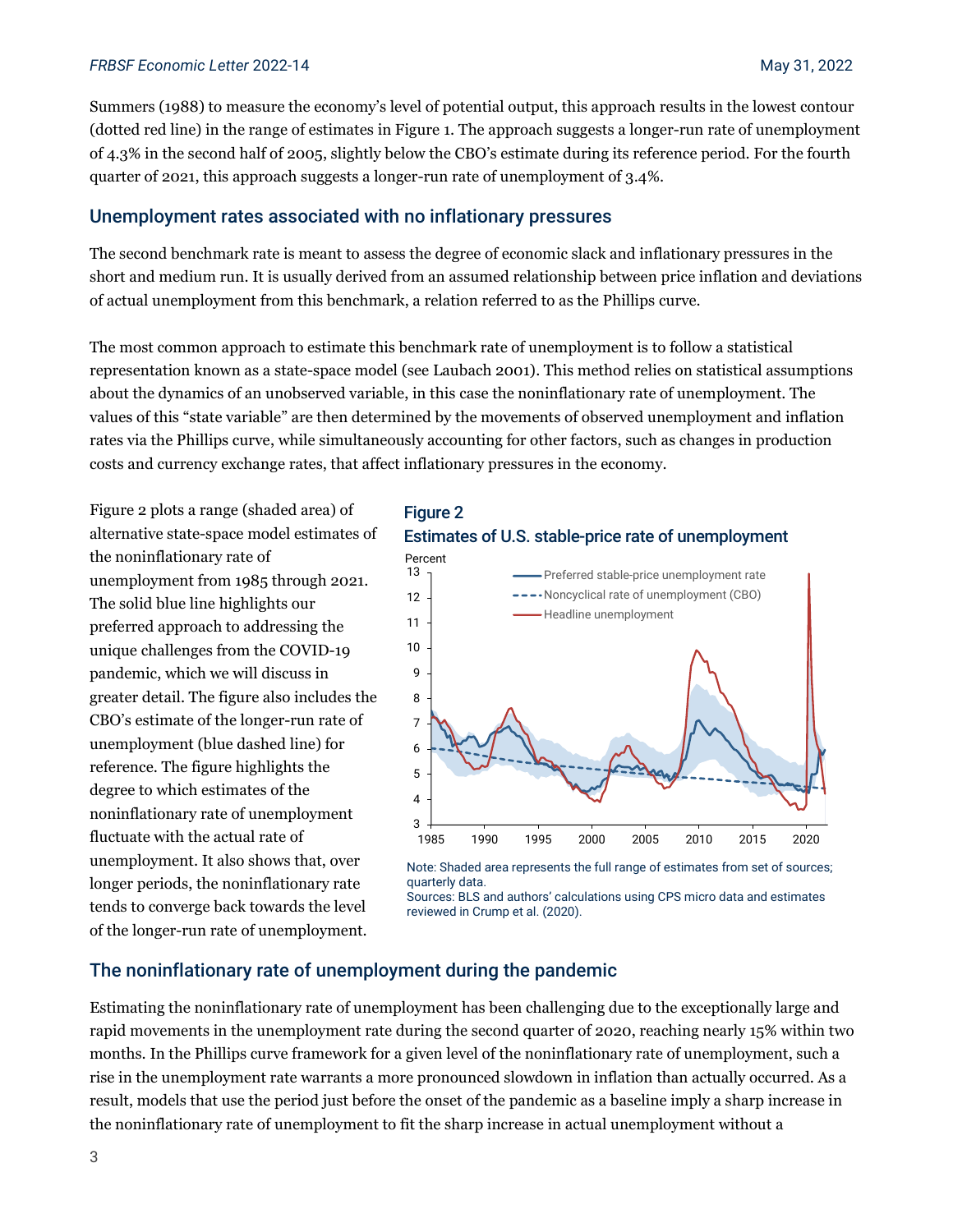commensurately large decline in price pressures. This is illustrated by the dashed blue line in Figure 3, where the noninflationary rate of unemployment rises sharply to just over 8% in the second quarter of 2020.

However, much of the rise in unemployment during this period was driven by people on temporary layoff who were expected to return to work. Indeed, the share of unemployed people on temporary layoff rose from 14% before the pandemic to 78% in April 2020 (see Wolcott et al. 2020), only to return to its pre-pandemic level by mid-2021. This contrasts with past recessions, when the share on temporary layoff did not play a large role.





Sources: BLS and authors' calculations using CPS micro data and estimates reviewed in Crump et al. (2020).

Temporary layoffs do not contribute to inflationary pressures in the same way as permanent job losses: employers tend to maintain ties with these workers so they can quickly bring them back and ramp up production as demand returns. Following this insight, our preferred estimate (solid blue line in Figure 3) controls for the spike in temporary layoffs and results in a limited increase in the noninflationary rate of unemployment at the start of the pandemic. That said, as the share of temporary layoffs reverted to its historical level and PCE price inflation gained momentum in 2021, our estimated noninflationary rate of unemployment progressively rises to 6% in the fourth quarter of 2021, equaling the model that does not control for temporary layoffs (dashed blue line).

# **Conclusions**

Two benchmark natural rates of unemployment can serve as useful guides in assessing the current state of the labor market, particularly relative to the Federal Reserve's goals of maximum employment and price stability. This *Economic Letter* outlines various approaches for estimating both the longer-run rate of unemployment and the rate of unemployment associated with price stability. The unprecedented economic conditions during the pandemic created unique challenges for estimating the latter benchmark. Though longer-run and noninflationary rates of unemployment typically do not coincide at a point in time, any gap between the two benchmark rates tends to close over time. As such, the current sizable gap following the disruptions to the economy from the pandemic is likely to close as the FOMC follows an expected path of removing policy accommodation, intended to slow inflation to levels consistent with its price stability goals.

*Brandyn Bok is a research associate in the Economic Research Department of the Federal Reserve Bank of San Francisco.*

*[Nicolas Petrosky-Nadeau](https://www.frbsf.org/economic-research/economists/nicolas-petrosky-nadeau/) is a vice president in the Economic Research Department of the Federal Reserve Bank of San Francisco.*